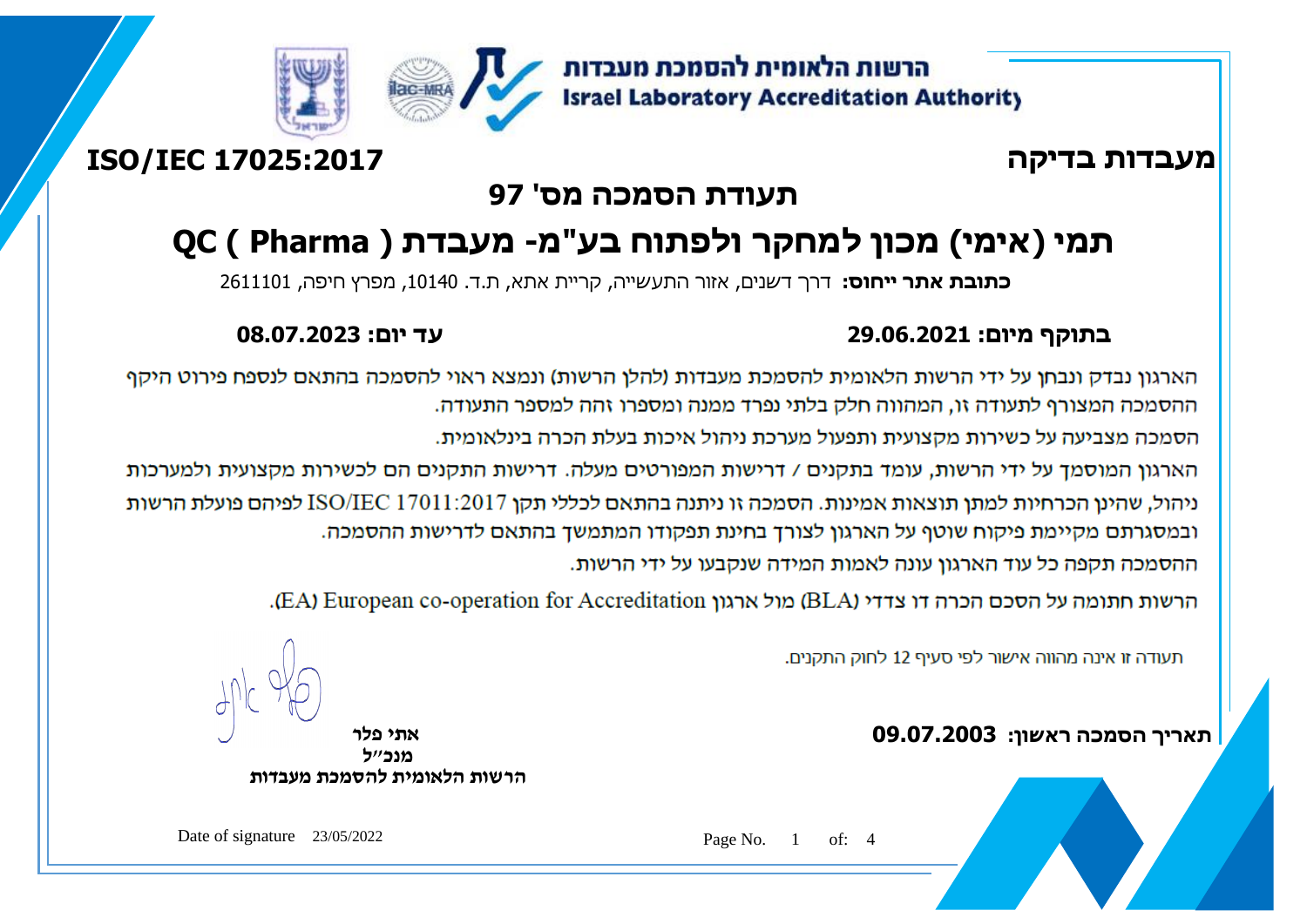



הרשות הלאומית להסמכת מעבדות **Israel Laboratory Accreditation Authority** 

### **Testing Laboratories**

## **ISO/IEC 17025:2017**

## **Accreditation Certificate No.97**

## **IMI (Tami) Institute for Research & Development Ltd- QC (Pharma )**

**Main site address:** Deshanim Rd., Industrial Zone, Kiryat Ata, P.O. Box 10140, Haifa Bay 2611101,Israel

#### **Valid from: 29.06.2021 Until: 08.07.2023**

The organization was assessed by the Israel Laboratory Accreditation Authority (ISRAC) and found to be worthy of accreditation to the detailed schedule attached.

The schedule is an integral part of this certificate and is numbered with the above certificate number.

Accreditation demonstrates technical competence and operation of an internationally recognized quality management system.

The organization accredited by ISRAC complies with the standards / requirements mentioned above, meets the technical competence requirements and management system requirements that are necessary for it to consistently deliver technically competent results. This accreditation is granted in accordance with the requirements of the standard ISO/IEC 17011:2017, and entails periodic surveillance and reassessment by ISRAC to ensure that the organization continues to comply with the accreditation requirements.

The accreditation is valid provided that the organization continues to meet the criteria as laid down by ISRAC. ISRAC is an EA-BLA (European co-operation for Accreditation Bi-Lateral Agreement) signatory.

This certificate does not constitute an approval in accordance with article 12 of the standard law.

**Date of first accreditation: 09.07.2003 General Manager** 

**Israel Laboratory Accreditation Authority Etty Feller**

Date of signature 23/05/2022 Page No. 2 of: 4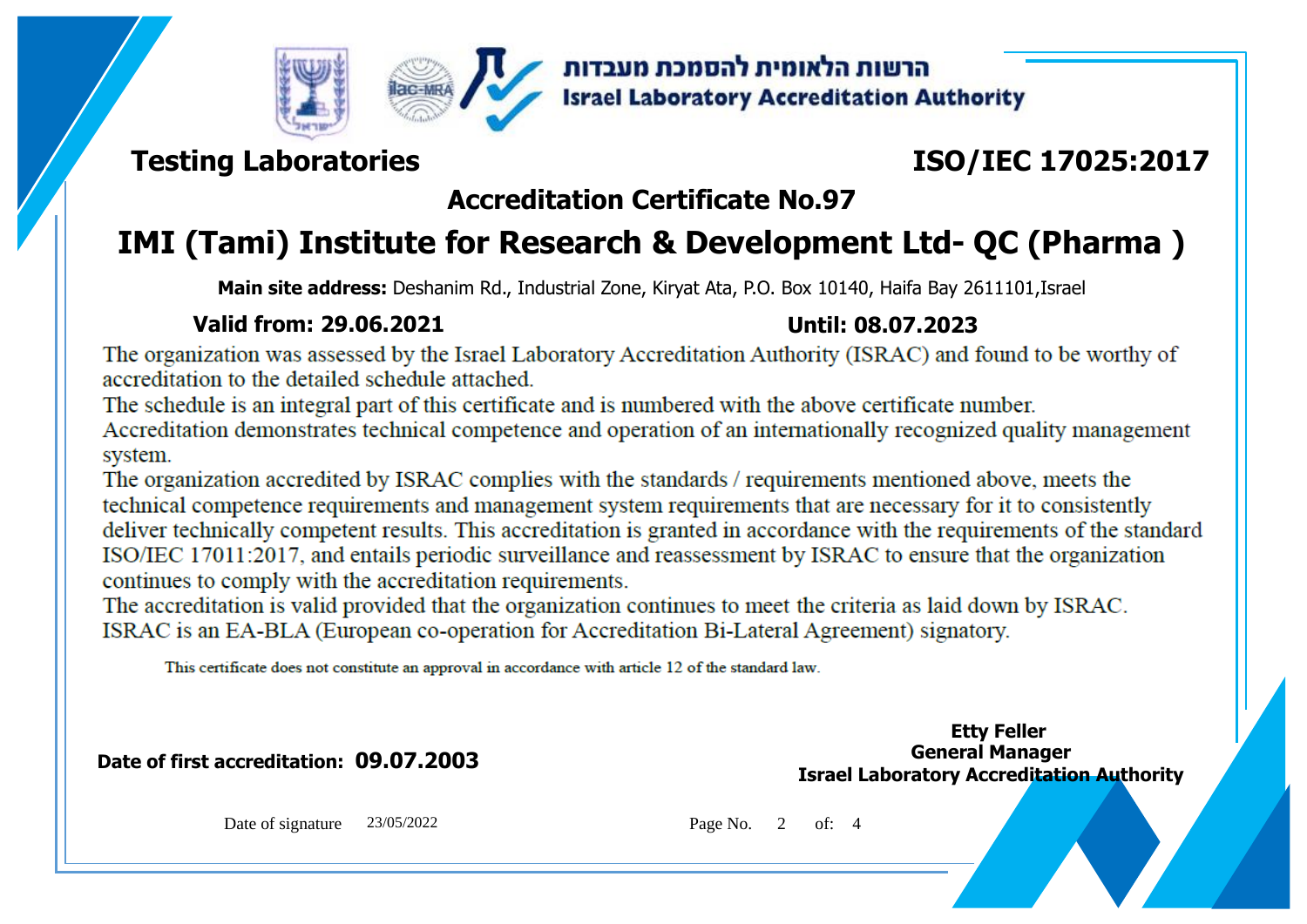

**Department: Testing Laboratory ISO/IEC 17025:** 2017 **Accreditation No. 97** 

| <b>Name and Address:</b> |                                                                                                                                                                                  |  |  |  |  |
|--------------------------|----------------------------------------------------------------------------------------------------------------------------------------------------------------------------------|--|--|--|--|
| <b>Laboratory</b> name   | <b>IMI (Tami) Institute for Research &amp; Development Ltd- QC (Pharma) Laboratory</b><br>Deshanim Rd., Industrial Zone, Kiryat Ata<br>P.O. Box 10140, Haifa Bay 2611101, ISRAEL |  |  |  |  |
| <b>Address</b>           |                                                                                                                                                                                  |  |  |  |  |
| <b>Phone</b>             | $+972 - 4 - 846 - 9503$                                                                                                                                                          |  |  |  |  |
| Fax                      | +972-74-7739361                                                                                                                                                                  |  |  |  |  |
| E-Mail                   | Zehavit.mayer@icl-group.com                                                                                                                                                      |  |  |  |  |
| <b>Web Site</b>          | www.tami-imi.com                                                                                                                                                                 |  |  |  |  |

#### Site: P or T or M , P-Permanent, T-Temporary, M-Mobile

A permanent (P) or temporary (T) place, or a stationary or mobile (M) facility, at or from which the organization performs activities forming part of its scope of accreditation, starting from sampling to final issuance of a report or certificate and / or quality system activities. A temporary (T) site is a site established under the responsibility of an accredited permanent site. All activities performed at a temporary site are the responsibility of the permanent site. An outdoors work is also considered to be a temporary site. Temporary site will be a site that involves work for special project and the activity will be defined in time (up to 2 years).

Type of Scopes: A- Fixed, C- Flexible scope in analytical tests : Type of matrix, analytes, experimental systems and/or analytical characteristics may be subject to changes, in accordance with the laboratory's approved and documented procedures. For details, please refer to the list of Accredited Tests, available from the laboratory upon request.